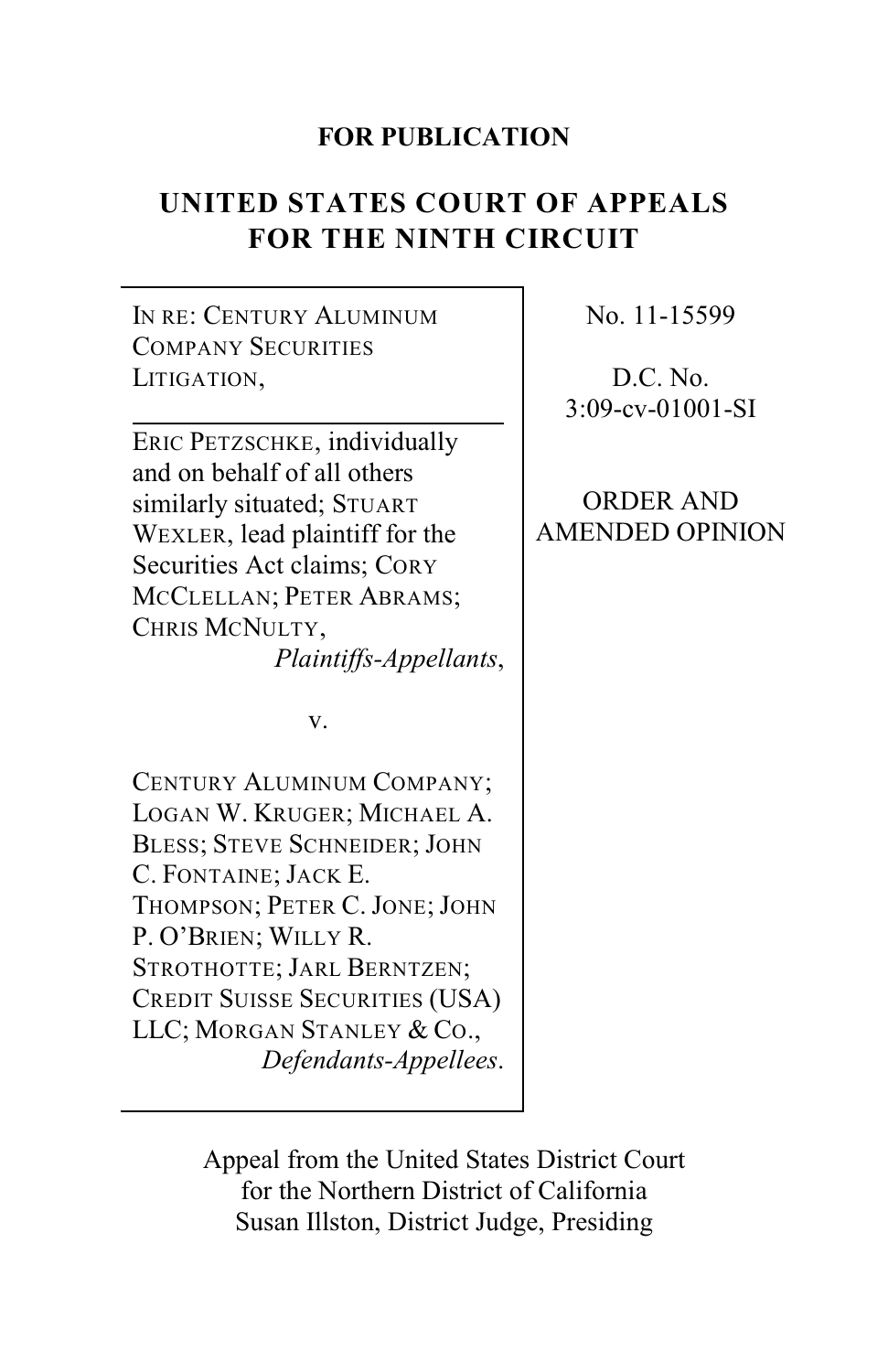Argued and Submitted August 8, 2012—San Francisco, California

> Filed January 2, 2013 Amended April 17, 2013

Before: Consuelo M. Callahan and Paul J. Watford, Circuit Judges, and James K. Singleton, Senior District Judge.**\***

Opinion by Judge Watford

## **SUMMARY \*\***

#### **Securities Fraud**

The panel affirmed the dismissal for lack of statutory standing of an action under  $\S$  11 of the Securities Act of 1933, alleging that a company's securities were issued under a materially false or misleading registration statement.

The panel held that the plaintiffs did not adequately allege that their aftermarket shares were traceable to a secondary offering in connection with which the company issued a prospectus supplement treated as part of the company's registration statement. The panel held that the plaintiffs' allegations did not give rise to a reasonable inference that

The Honorable James K. Singleton, Senior United States District Judge **\*** for the District of Alaska, sitting by designation.

<sup>\*\*\*</sup> This summary constitutes no part of the opinion of the court. It has been prepared by court staff for the convenience of the reader.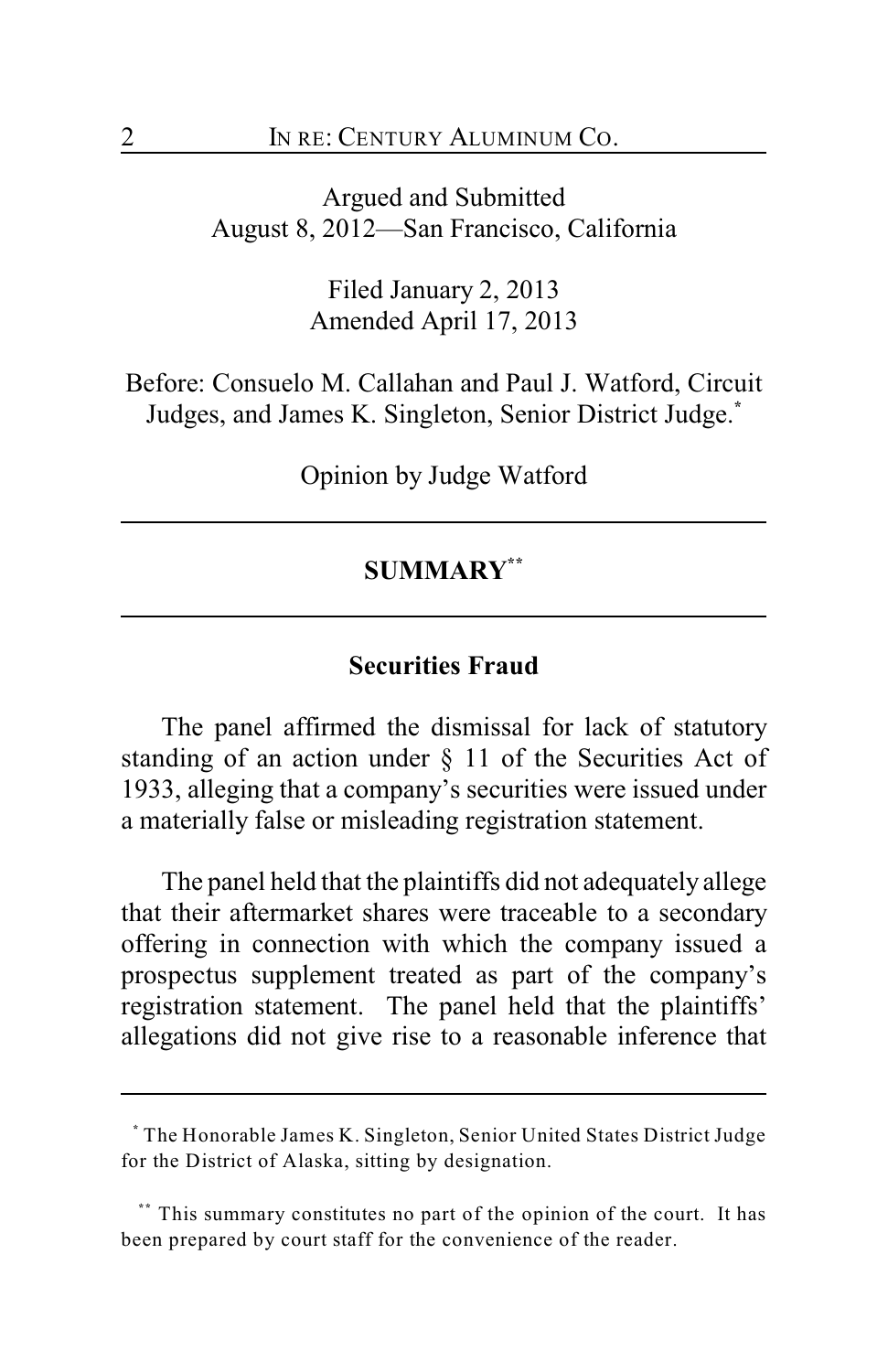their shares were traceable to the secondary offering because the allegations also were consistent with the shares having come from a previously issued pool.

The panel stated that the district court should have addressed defendants' motion to dismiss under Federal Rule of Civil Procedure  $12(b)(6)$ , rather than Rule  $12(b)(1)$ , because failure to allege statutory standing results in failure to state a claim on which relief can be granted, not the absence of subject matter jurisdiction. The panel affirmed on the basis that dismissal was proper under Rule 12(b)(6).

## **COUNSEL**

Francis M. Gregorek, BetsyC. Manifold, Rachele R. Rickert, and Patrick M. Moran (argued), Wolf Haldenstein Adler Freeman & Herz LLP, San Diego, California, for Plaintiffs-Appellants.

Bruce A. Ericson, Kevin M. Fong, and Jeffrey S. Jacobi, Pillsbury Winthrop Shaw Pittman LLP, San Francisco, California, for Defendants-Appellees Century Aluminum Company, Logan W. Kruger, John C. Fontaine, Jack E. Thompson, Peter C. Jones, John P. O'Brien, Willy R. Strothotte, Jarl Berntzen, Robert E. Fishman, Catherine Z. Manning, Steve Schneider and Michael A. Bless.

Robert P. Varian (argued) and Stephen M. Knaster, Orrick Herrington & Sutcliffe LLP, San Francisco, California, for Defendants-Appellees Credit Suisse Securities (USA) LLC and Morgan Stanley & Co. LLC.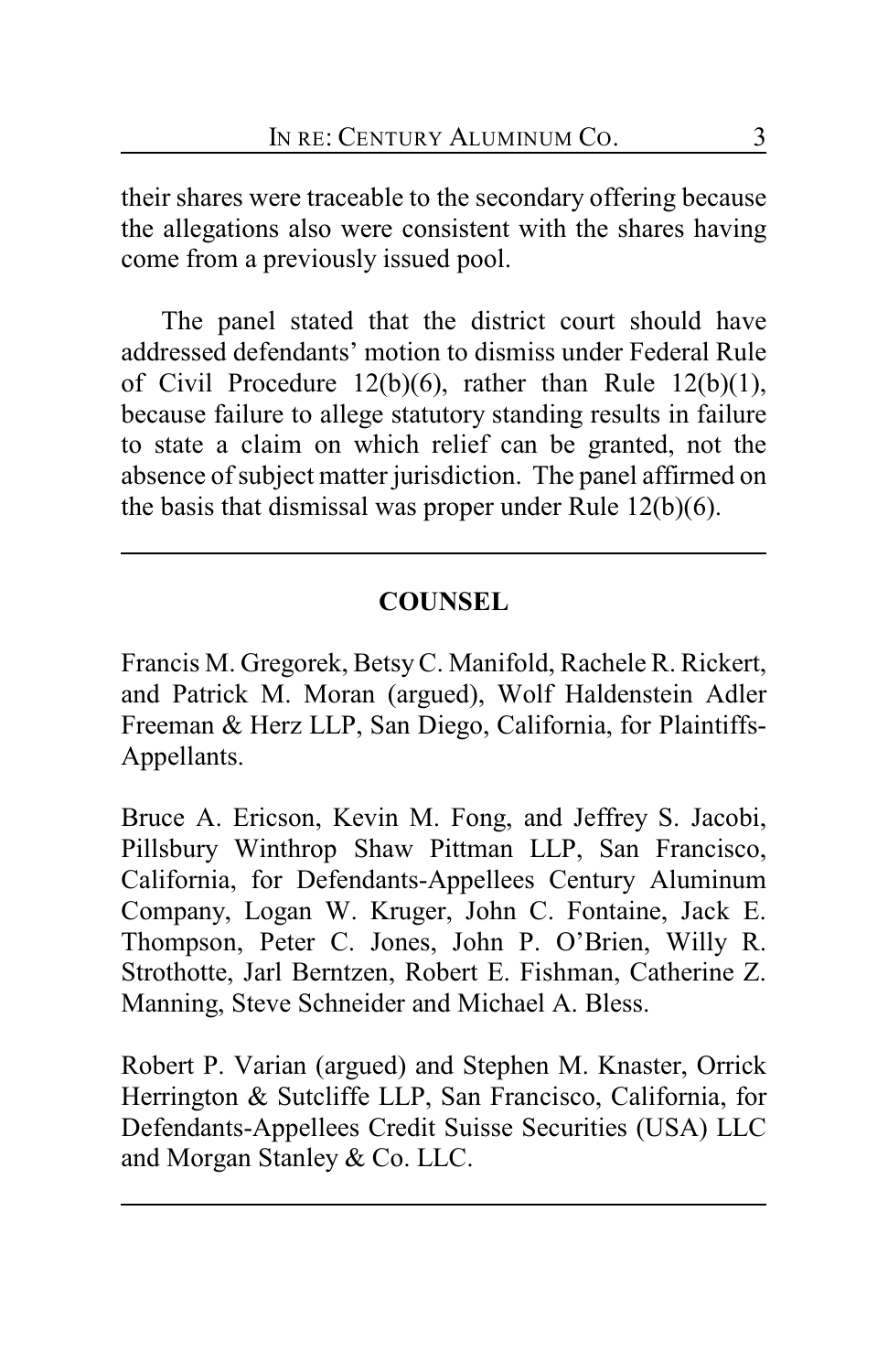## **ORDER**

The opinion filed on January 2, 2013, and published at 704 F.3d 1119, is amended as follows:

At 704 F.3d at 1123, after the paragraph ending with the phrase, <. . . came from the pool of previously issued shares.  $>$ , insert the following as a new paragraph:

<This holding is consistent with our opinion in *Starr v. Baca*, 652 F.3d 1202 (9th Cir. 2011), where there were two *plausible* explanations in contention. *Id.* at 1216. "If there are two alternative explanations, one advanced by defendant and the other advanced by plaintiff, *both of which are plausible*, plaintiff's complaint survives a motion to dismiss under Rule 12(b)(6)." *Id.* (emphasis added). Here, however, plaintiffs' explanation is merely *possible* rather than plausible. To render their explanation plausible, plaintiffs must do more than allege facts that are merely consistent with both their explanation and defendants' competing explanation. *See Iqbal*, 556 U.S. at 678. The plaintiff in *Starr* did so. He alleged facts which, accepted as true, tended to exclude the possibility that the defendant was ignorant of the unconstitutional conduct of his subordinates (the competing alternative explanation for why the defendant allegedly took no action to stop that misconduct). *See Starr*, 652 F.3d at 1216. Plaintiffs have not offered allegations of this nature here  $>$ 

With this amendment, the panel votes to deny the petition for panel rehearing. Judges Callahan and Watford vote to deny the petition for rehearing en banc, and Judge Singleton so recommends. The full court has been advised of the petition for rehearing en banc and no judge has requested a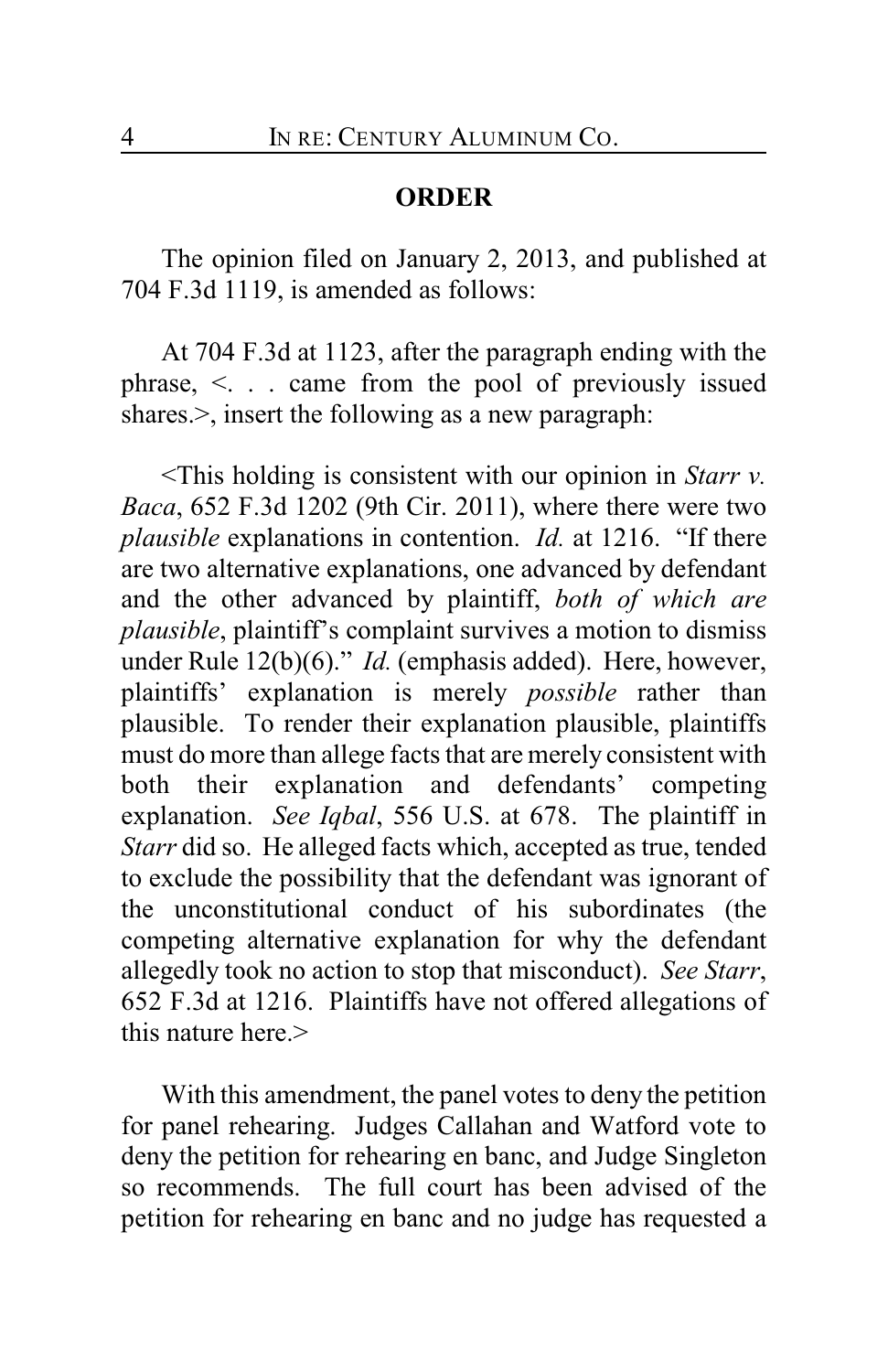vote on whether to rehear the matter en banc. Fed. R. App. P. 35.

The petition for panel rehearing and the petition for rehearing en banc, filed January 16, 2013, are DENIED. No further petitions for rehearing or for rehearing en banc will be accepted.

### **OPINION**

WATFORD, Circuit Judge:

Section 11 of the Securities Act of 1933, 15 U.S.C. § 77k, provides a cause of action to any person who buys a security issued under a materially false or misleading registration statement. Plaintiffs need not have purchased shares in the offering made under the misleading registration statement; those who purchased shares in the aftermarket have standing to sue provided they can trace their shares back to the relevant offering. *Hertzberg v. Dignity Partners, Inc.*, 191 F.3d 1076, 1080 (9th Cir. 1999); *Lee v. Ernst & Young, LLP*, 294 F.3d 969, 978 (8th Cir. 2002). When all of a company's shares have been issued in a single offering under the same registration statement, this "tracing" requirement generally poses no obstacle. *Hertzberg*, 191 F.3d at 1082. But when a company has issued shares under more than one registration statement, the plaintiff must prove that her shares were issued under the allegedly false or misleading registration statement, rather than some other registration statement. *Id.* at 1080 n.4.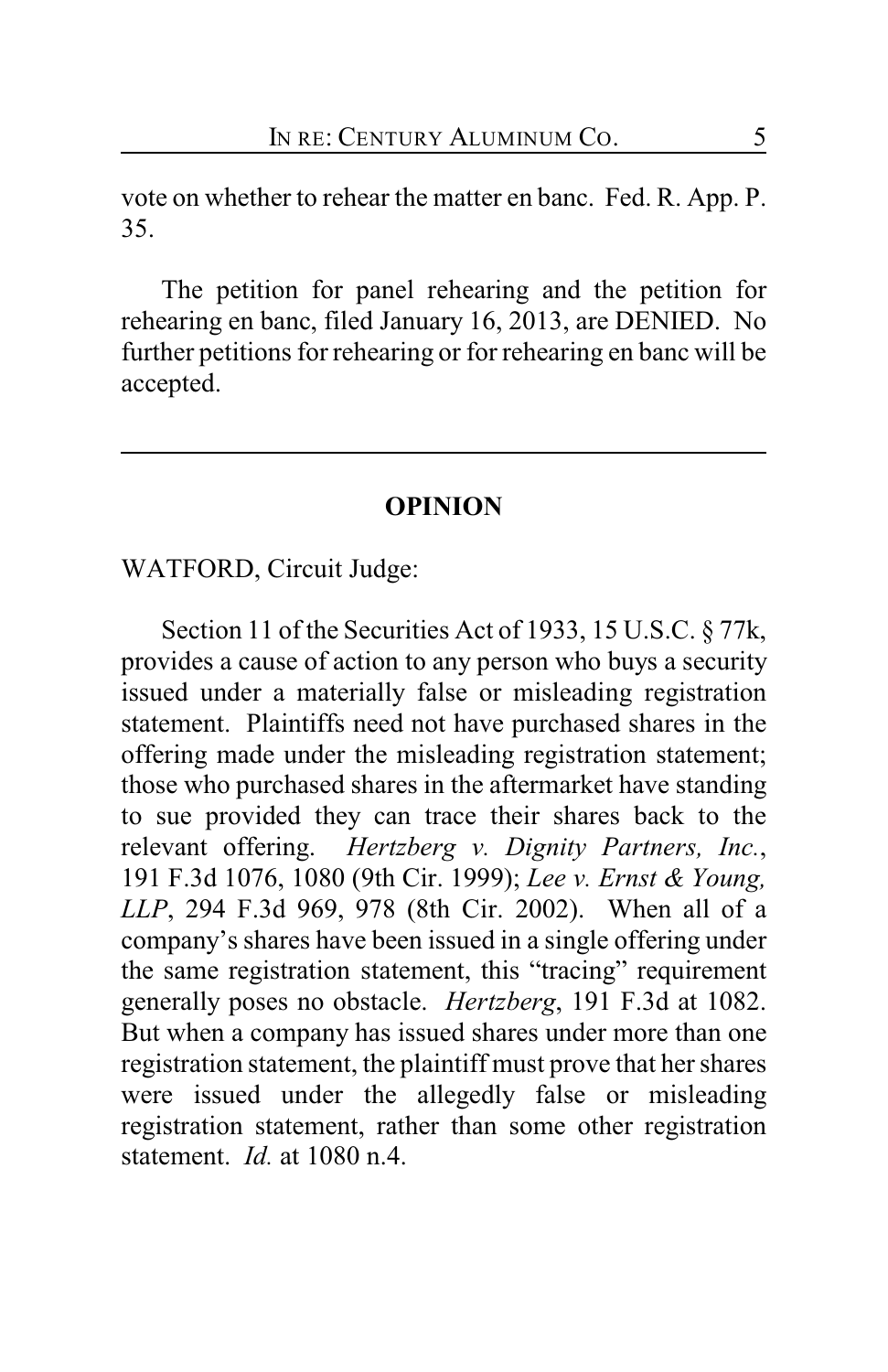This case involves the latter scenario. Plaintiffs purchased shares in defendant Century Aluminum Company at the end of January 2009. In March 2009, shortly after Century Aluminum restated its cash flows from operating activities, plaintiffs sued the company (and others) under § 11.<sup>1</sup> Plaintiffs allege that the shares they purchased were issued under a materially false and misleading prospectus supplement dated January 28, 2009, which is treated as part of the company's registration statement for purposes of § 11. Century Aluminum issued the prospectus supplement in connection with a secondary offering of 24.5 million shares of the company's common stock. When the secondary offering commenced, more than 49 million shares of Century Aluminum common stock were already in the market. To prevail, plaintiffs would need to prove that the shares they purchased came from the pool of shares issued in the secondary offering, rather than from the pool of previously issued shares.

Plaintiffs could satisfy this requirement in one of two ways. First, plaintiffs could prove that they purchased their

In case any part of the registration statement, when such part became effective, contained an untrue statement of a material fact or omitted to state a material fact required to be stated therein or necessary to make the statements therein not misleading, any person acquiring such security (unless it is proved that at the time of such acquisition he knew of such untruth or omission) may, either at law or in equity, in any court of competent jurisdiction, sue [specified defendants].

15 U.S.C. § 77k(a).

<sup>&</sup>lt;sup>1</sup> Section 11 provides in relevant part: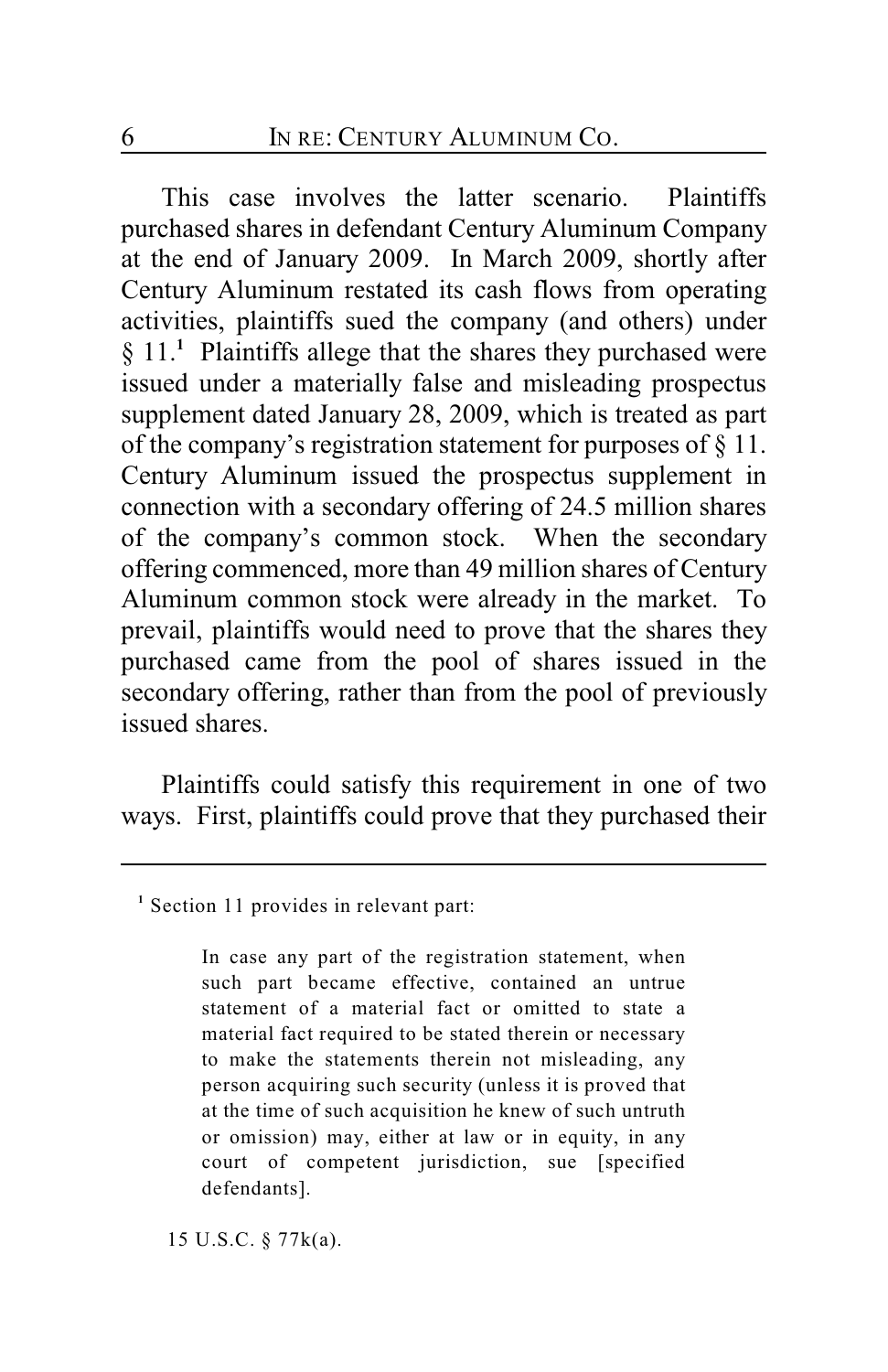shares directly in the secondary offering itself. Such proof would obviously eliminate any questions about the lineage of plaintiffs' shares. Plaintiffs are not arguing here, however, that they bought directly in the secondary offering; they concede that they purchased in the aftermarket. (The Third Amended Complaint acknowledges that plaintiffs did not buy their shares directly from the underwriters, and none of the plaintiffs bought shares at the offering price of \$4.50 per share.)

Second, plaintiffs could prove that their shares, although purchased in the aftermarket, can be traced back to the secondary offering. *See Joseph v. Wiles*, 223 F.3d 1155, 1159 (10th Cir. 2000). That is easier said than done. It would require plaintiffs to trace the chain of title for their shares back to the secondary offering, starting with their own purchases and ending with someone who bought directly in the secondary offering. Courts have long noted that tracing shares in this fashion is "often impossible," because "most trading is done through brokers who neither know nor care whether they are getting newly registered or old shares," and "many brokerage houses do not identify specific shares with particular accounts but instead treat the account as having an undivided interest in the house's position." *Barnes v. Osofsky*, 373 F.2d 269, 271–72 (2d Cir. 1967). Though difficult to meet in some circumstances, this tracing requirement is the condition Congress has imposed for granting access to the "relaxed liability requirements" § 11 affords. *Abbey v. Computer Memories, Inc.*, 634 F. Supp. 870, 875 (N.D. Cal. 1986); *see Krim v. pcOrder.com, Inc.*, 402 F.3d 489, 496 (5th Cir. 2005).

The question raised by this appeal is whether plaintiffs have adequately alleged that their shares are traceable to the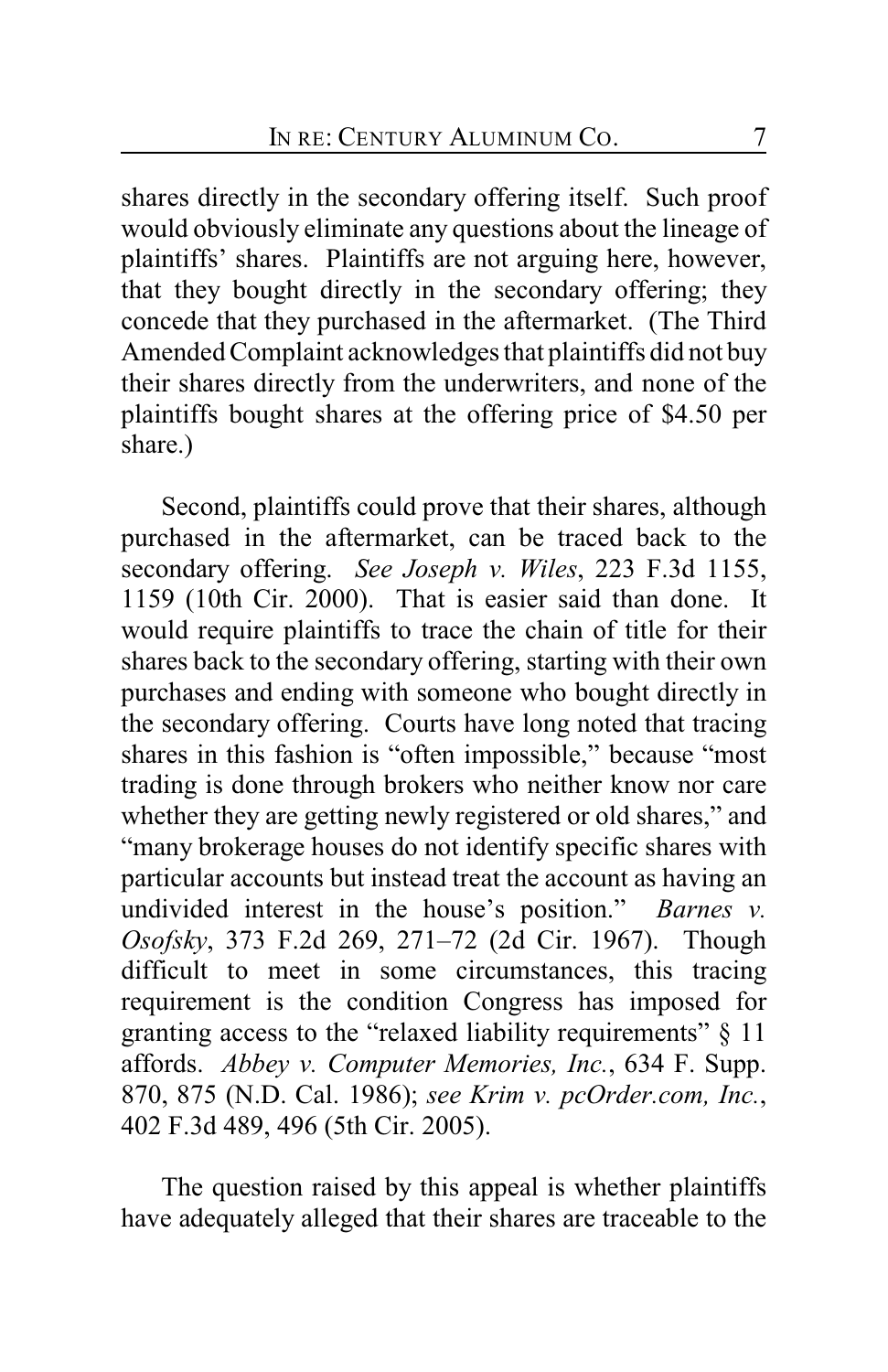secondary offering. Plaintiffs argue that it was enough for them to allege, without more, that they "purchased Century Aluminum common stock directly traceable to the Company's Secondary Offering." Some district courts have held that this allegation suffices,<sup>2</sup> and before *Bell Atlantic Corp. v. Twombly*, 550 U.S. 544 (2007), and *Ashcroft v. Iqbal*, 556 U.S. 662 (2009), it probably did. But *Iqbal* and *Twombly* moved us away from a system of pure notice pleading. *See* 5 Charles Alan Wright et al., Federal Practice and Procedure § 1216, at 71 (Supp. 2012). In addition to providing fair notice, the complaint's allegations must now suggest that the claim has at least a plausible chance of success. As *Iqbal* put it, the complaint must allege "factual content that allows the court to draw the reasonable inference that the defendant is liable for the misconduct alleged." *Iqbal*, 556 U.S. at 678.

The level of factual specificity needed to satisfy this pleading requirement will vary depending on the context. *Robbins v. Oklahoma*, 519 F.3d 1242, 1248 (10th Cir. 2008). For example, alleging that the plaintiff's shares are "directly traceable" to the offering in question might well suffice, even without "further factual enhancement," *Twombly*, 550 U.S. at 557, when all of the company's shares were issued in a single offering under a single registration statement. *See Joseph*, 223 F.3d at 1160. In that context, alleging that the plaintiff's shares are directly traceable to the offering in question states a claim "that is plausible on its face." *Twombly*, 550 U.S. at 570. No further factual enhancement is needed because by

*See, e.g.*, *In re Wachovia Equity Sec. Litig.*, 753 F. Supp. 2d 326, **<sup>2</sup>** 372–73 (S.D.N.Y. 2011); *In re Royal Ahold N.V. Sec. & ERISA Litig.*, 351 F. Supp. 2d 334, 401 (D. Md. 2004); *In re SeeBeyond Techs. Corp. Sec. Litig*., 266 F. Supp. 2d 1150, 1171–72 (C.D. Cal. 2003).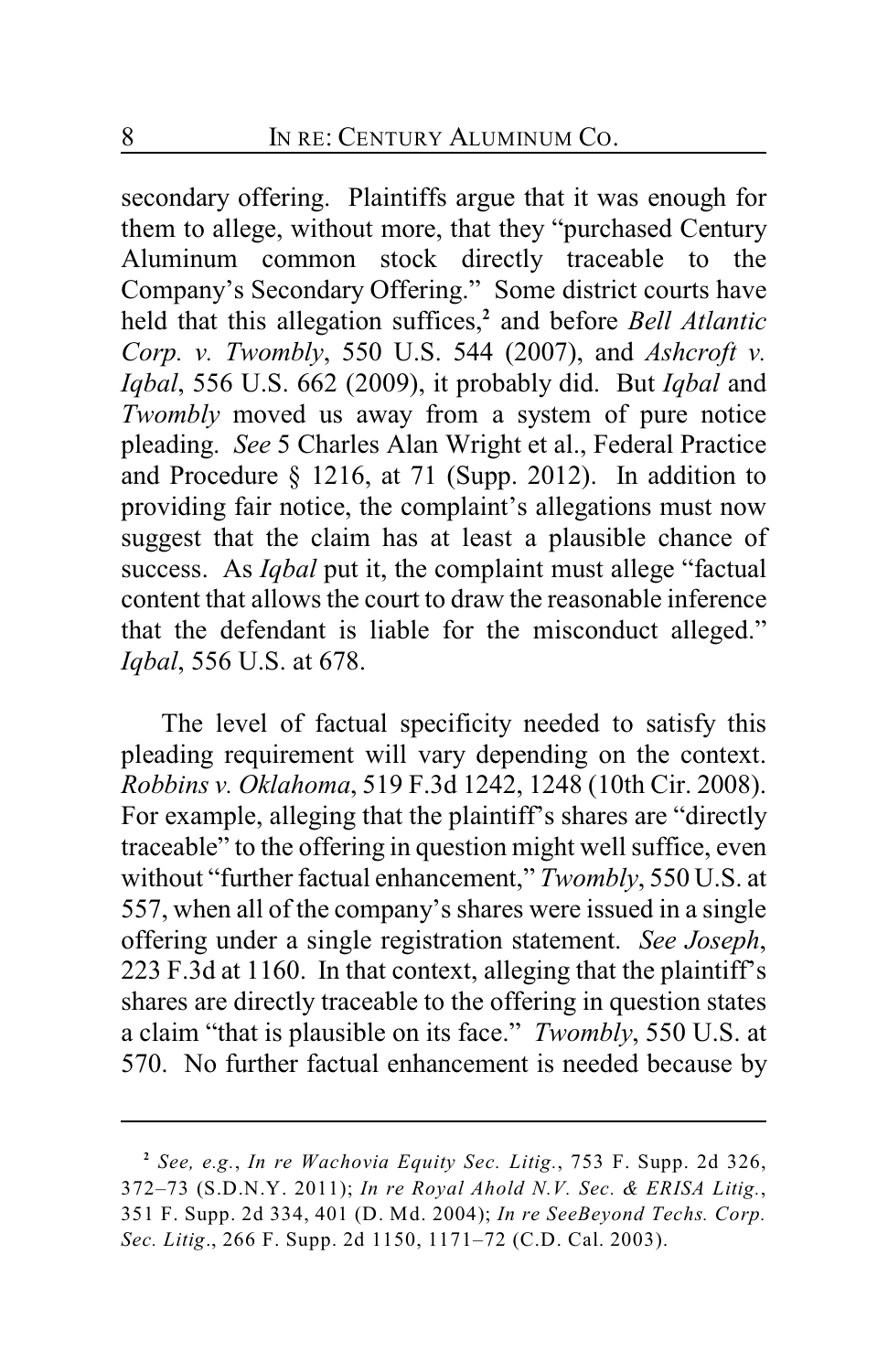definition *all* of the company's shares will be directly traceable to the offering in question. *See DeMaria v. Andersen*, 318 F.3d 170, 176 (2d Cir. 2003).

When a company has issued shares in multiple offerings under more than one registration statement, however, a greater level of factual specificity will be needed before a court can reasonably infer that shares purchased in the aftermarket are traceable to a particular offering. Making this determination is "a context-specific task that requires the reviewing court to draw on its judicial experience and common sense." *Iqbal*, 556 U.S. at 679. As noted earlier, experience and common sense tell us that when a company has offered shares under more than one registration statement, aftermarket purchasers usually will *not* be able to trace their shares back to a particular offering. Thus, in this case, plaintiffs had to allege facts from which we can reasonably infer that their situation is different. Standing alone, the conclusory allegation that plaintiffs "purchased Century Aluminum common stock directly traceable to the Company's Secondary Offering" does not allow us to draw a reasonable inference about anything because it is devoid of factual content.

Plaintiffs say they have offered further factual specificity, and point to allegations regarding the dates on which and the prices at which they purchased their shares, as well as allegations concerning the trading volume of Century Aluminum stock on certain dates. For example, one of the plaintiffs allegedly purchased 5,000 shares of Century Aluminum common stock on January 28, 2009, at \$4.56 per share, and 3,000 shares on January 30, 2009, at \$3.56 per share. (The complaint contains similar allegations for the other named plaintiffs.) In addition, the complaint alleges a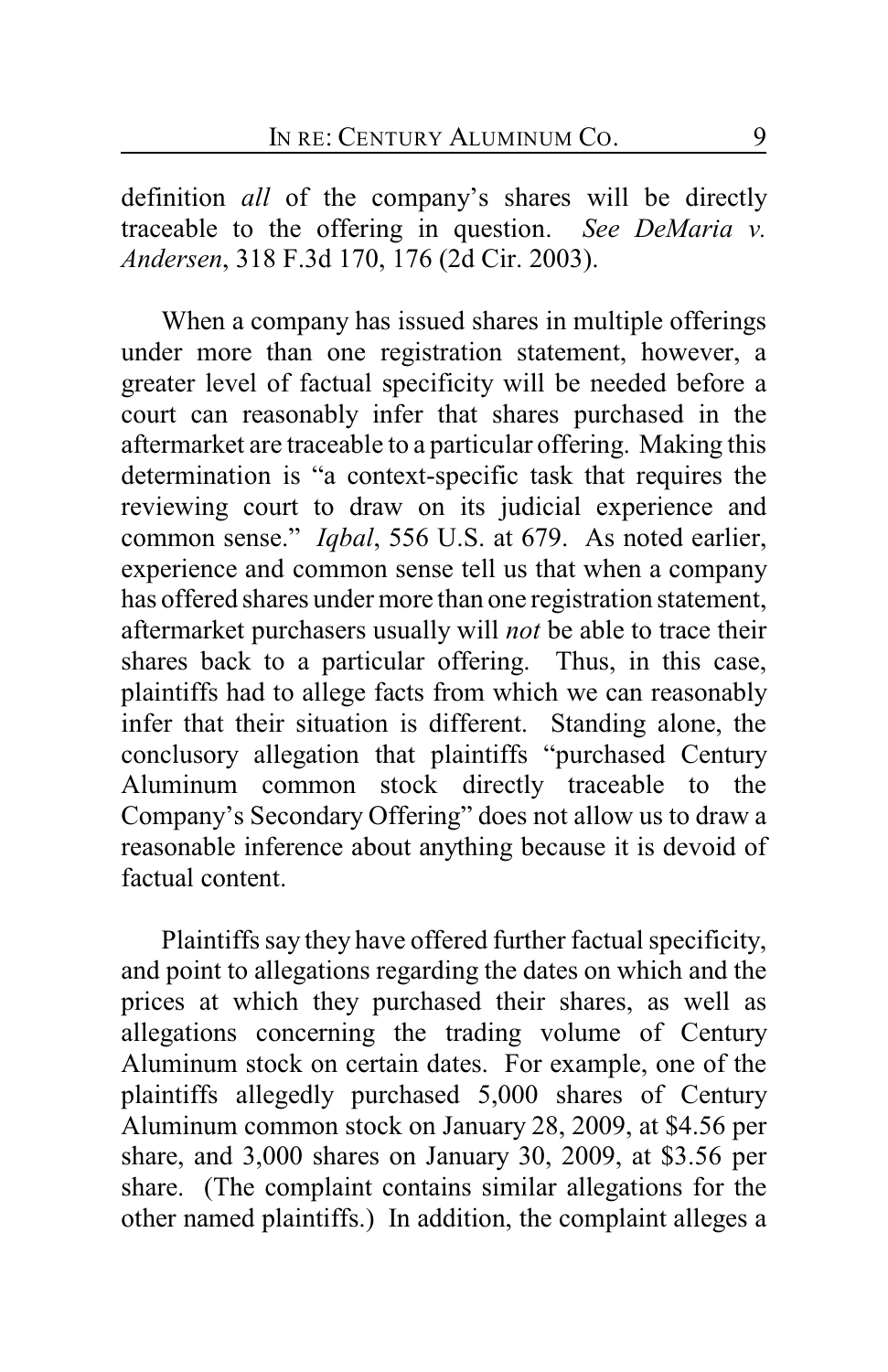sharp spike in trading volume and a sharp drop in price of Century Aluminum's stock between January 28 and 30, 2009, movements that occurred, plaintiffs say, because the underwriters of the secondary offering "began flooding the market with Century Aluminum common stock that they had purchased in the Secondary Offering."

 These allegations do not give rise to a reasonable inference that plaintiffs' shares are traceable to the secondary offering. Accepting the allegations as true, plaintiffs' shares could have come from the secondary offering, but the "obvious alternative explanation" is that they could instead have come from the pool of previously issued shares. *Twombly*, 550 U.S. at 567. Plaintiffs' allegations are consistent with their shares having come from either source. When faced with two possible explanations, only one of which can be true and only one of which results in liability, plaintiffs cannot offer allegations that are "merely consistent with" their favored explanation but are also consistent with the alternative explanation. *Iqbal*, 556 U.S. at 678 (internal quotation marks omitted). Something more is needed, such as facts tending to exclude the possibility that the alternative explanation is true, *see Twombly*, 550 U.S. at 554, in order to render plaintiffs' allegations plausible within the meaning of *Iqbal* and *Twombly*. Here, plaintiffs' allegations remain stuck in "neutral territory," *Twombly*, 550 U.S. at 557, because they do not tend to exclude the possibility that their shares came from the pool of previously issued shares.

This holding is consistent with our opinion in *Starr v. Baca*, 652 F.3d 1202 (9th Cir. 2011), where there were two *plausible* explanations in contention. *Id.* at 1216. "If there are two alternative explanations, one advanced by defendant and the other advanced by plaintiff, *both of which are*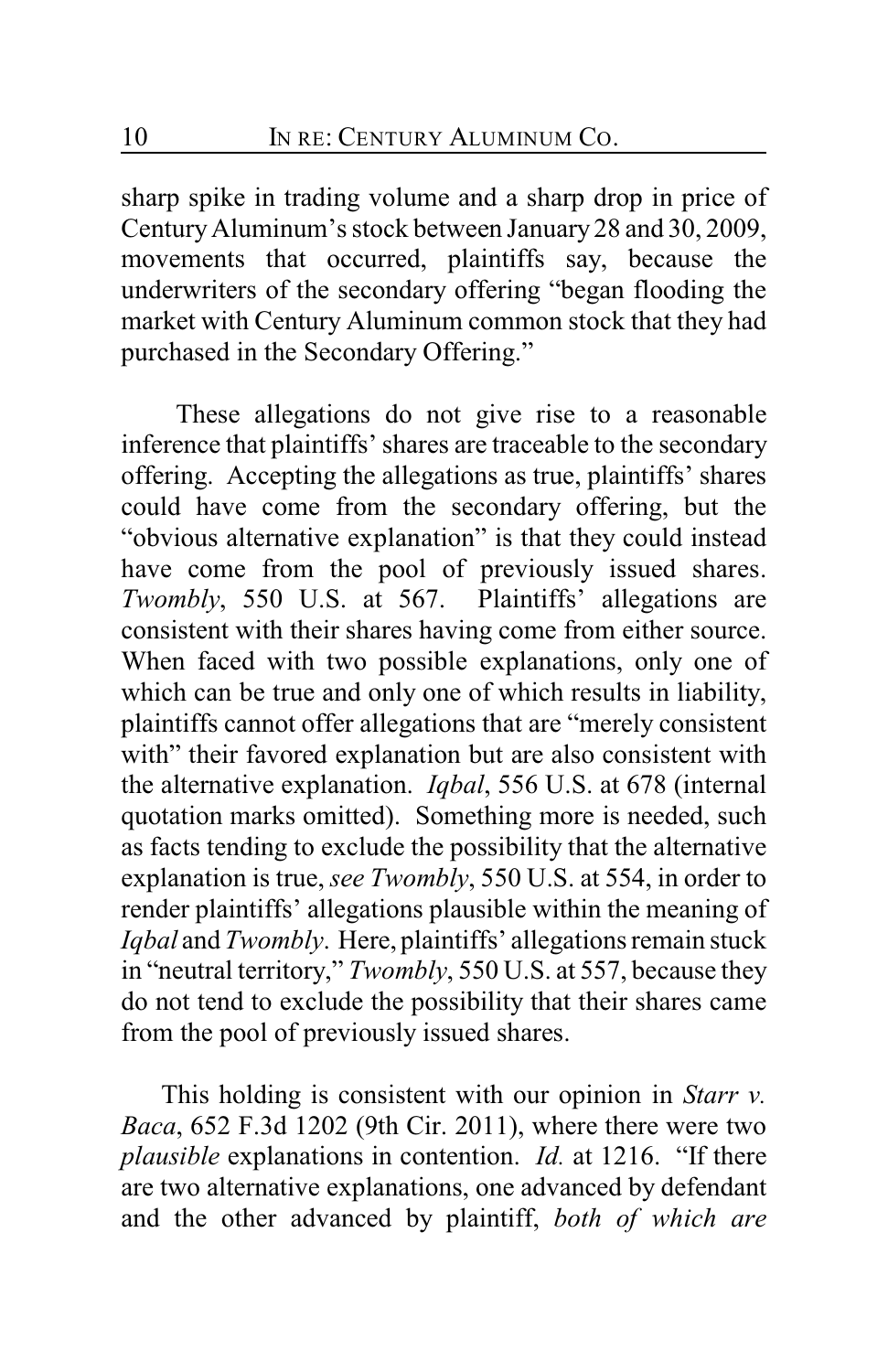*plausible*, plaintiff's complaint survives a motion to dismiss under Rule 12(b)(6)." *Id.* (emphasis added).Here, however, plaintiffs' explanation is merely *possible* rather than plausible. To render their explanation plausible, plaintiffs must do more than allege facts that are merely consistent with both their explanation and defendants' competing explanation. *See Iqbal*, 556 U.S. at 678. The plaintiff in *Starr* did so. He alleged facts which, accepted as true, tended to exclude the possibility that the defendant was ignorant of the unconstitutional conduct of his subordinates (the competing alternative explanation for why the defendant allegedly took no action to stop that misconduct). *See Starr*, 652 F.3d at 1216. Plaintiffs have not offered allegations of this nature here.

Plaintiffs argue that the allegations with respect to at least one of the named plaintiffs, Peter Abrams, are sufficient to meet the plausibility standard. As to Abrams, the Third Amended Complaint alleges that he directed his broker to purchase Century Aluminum shares in the secondary offering and that his broker executed the purchase through Citigroup, which at all relevant times was involved in a joint venture with Morgan Stanley (one of the underwriters of the secondary offering) "whereby the two entities were indistinguishable." Plaintiffs argue that these allegations create a reasonable inference that at least Abrams's shares came from the secondary offering.

Even accepting these allegations as true, we cannot reasonably infer that Abrams's shares are traceable to the secondary offering. The allegations are again consistent with that possibility, but they are also consistent with Citigroup having filled the order with previously issued shares it was holding. Absent something more, such as an allegation that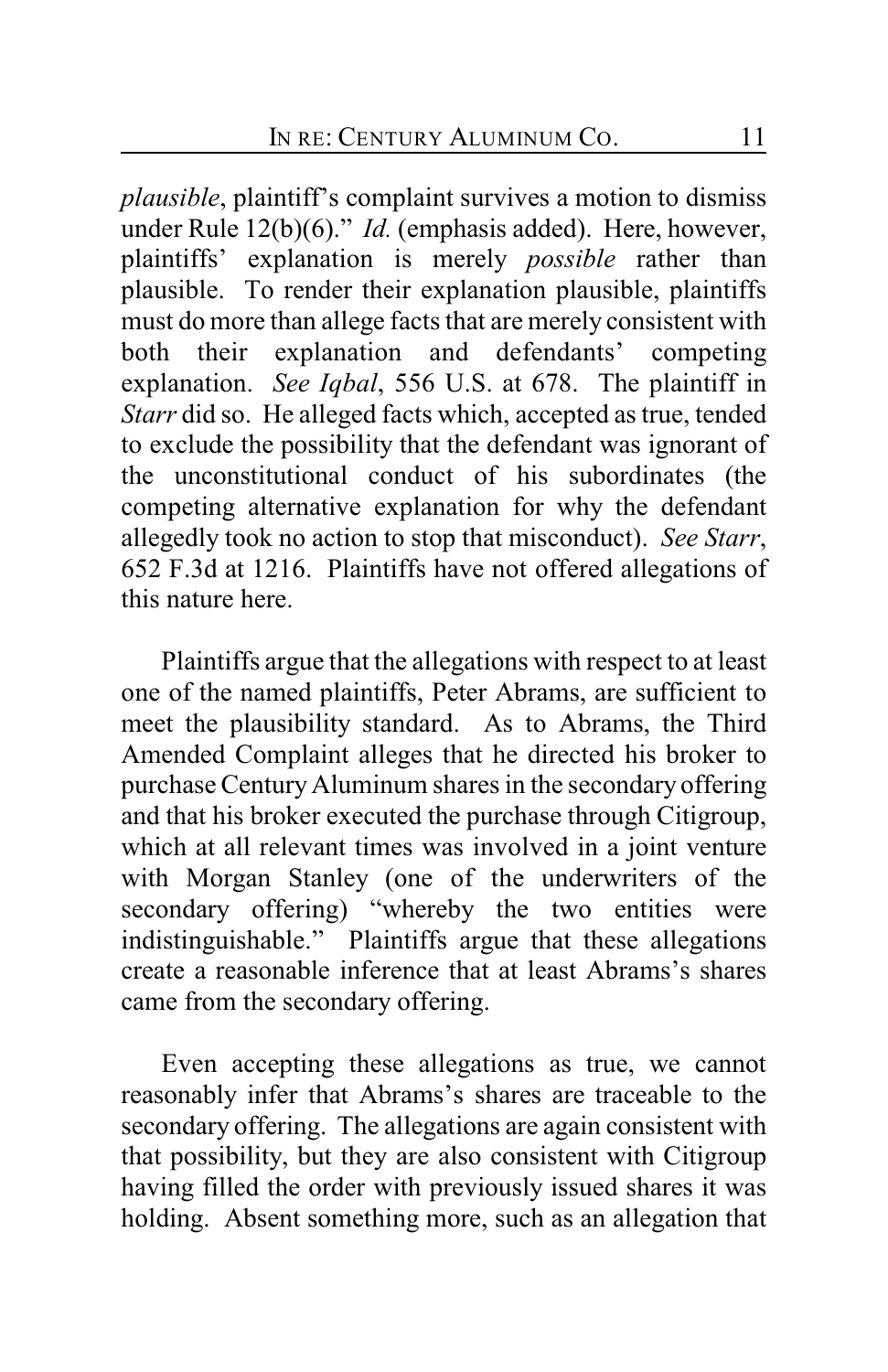Citigroup held *only* shares issued in the secondary offering, these allegations are insufficient to withstand a motion to dismiss.

While we do not believe plaintiffs' allegations are adequate under *Iqbal* and *Twombly*, we agree with plaintiffs that the district court erred by considering extrinsic evidence when ruling on defendants' motion to dismiss. The district court suggested that it could consider such evidence because plaintiffs' failure to plead the traceability of their shares would deprive them of "standing," which in turn would deprive the court of subject matter jurisdiction. Accordingly, the court appeared to grant defendants' motion to dismiss under Rule 12(b)(1) of the Federal Rules of Civil Procedure, rather than Rule 12(b)(6).

Dismissal for lack of subject matter jurisdiction would have been appropriate if plaintiffs had not adequately alleged Article III standing. But that was not the case here. Plaintiffs alleged that they purchased shares whose value had been inflated by materially false and misleading statements in the January 2009 prospectus supplement, and that they suffered an injury-in-fact when the value of those shares declined after the truth was revealed. Plaintiffs suffered that alleged injury whether their shares came from the secondary offering or the pool of previously issued shares, since false or misleading statements in the prospectus supplement would likely "affect the price of shares already issued to almost the same extent as those of the same class about to be issued." *Barnes*, 373 F.2d at 271. Plaintiffs' alleged injury was directly traceable to defendants' conduct (issuance of the allegedly false and misleading prospectus supplement) and would be redressed by the relief plaintiffs sought (an award of money damages). Nothing more was needed to allege Article III standing here.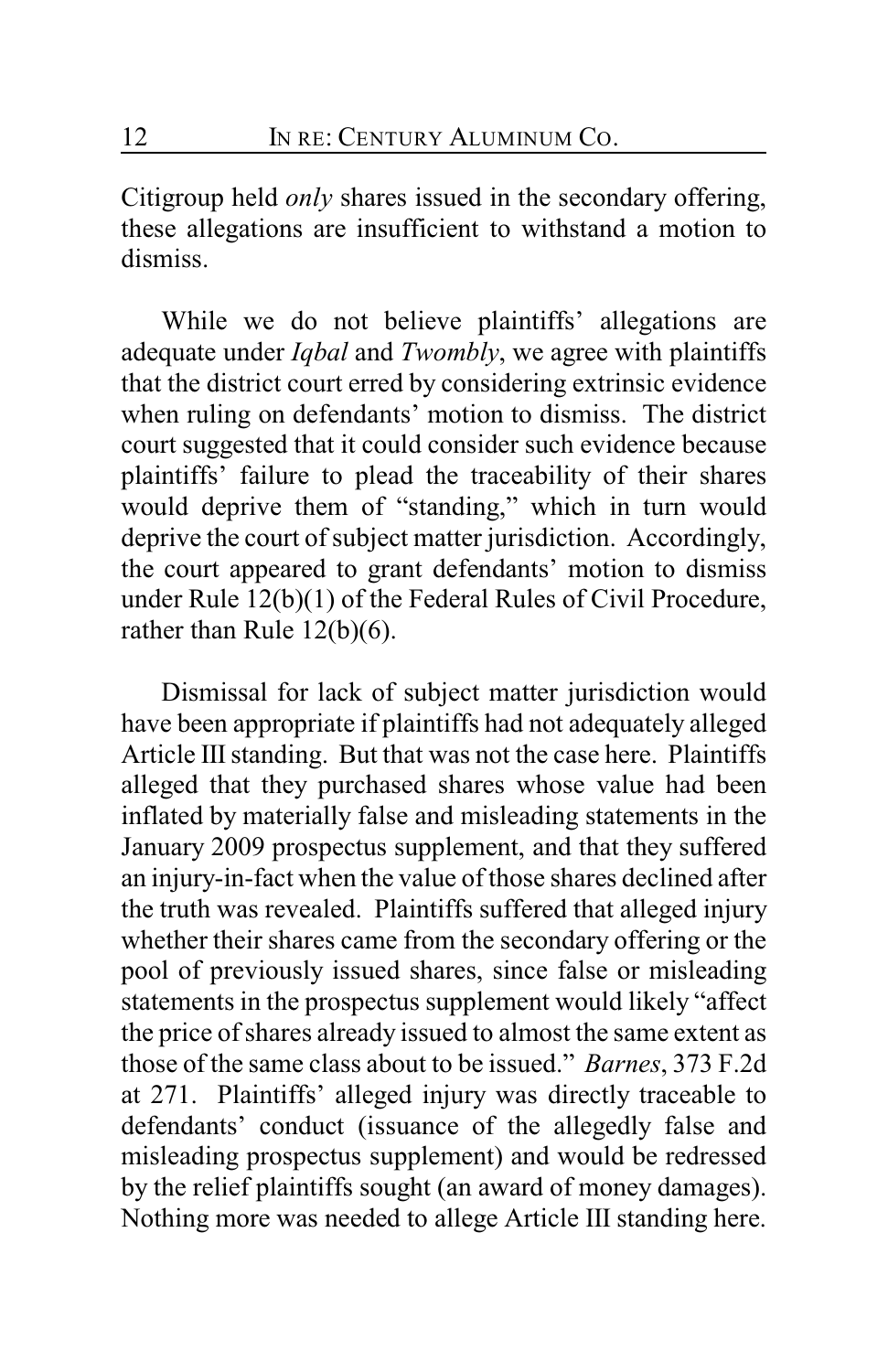*See Steel Co. v. Citizens for a Better Env't*, 523 U.S. 83, 103 (1998); *NECA-IBEW Health & Welfare Fund v. Goldman Sachs & Co.*, 693 F.3d 145, 158 (2d Cir. 2012); *Levine v. AtriCure, Inc.*, 594 F. Supp. 2d 471, 476 (S.D.N.Y. 2009).

Plaintiffs' failure to plead the traceability of their shares means they lack *statutory* standing under § 11, but failure to allege statutory standing results in failure to state a claim on which relief can be granted, not the absence of subject matter jurisdiction. *Leeson v. Transamerica Disability Income Plan*, 671 F.3d 969, 977–78 (9th Cir. 2012); *Jewel v. Nat'l Sec. Agency*, 673 F.3d 902, 907 n.4 (9th Cir. 2011). The district court should therefore have addressed defendants' motion to dismiss under Rule 12(b)(6), not Rule 12(b)(1).

Notwithstanding this error, we may affirm if dismissal was proper under Rule 12(b)(6), *see Harris v. Amgen, Inc.*, 573 F.3d 728, 732 n.3 (9th Cir. 2009); *Cetacean Cmty. v. Bush*, 386 F.3d 1169, 1172–73 (9th Cir. 2004), and here it was. Even without considering the extrinsic evidence defendants submitted, plaintiffs' allegations fall short of what *Iqbal* and *Twombly* require for the reasons given above. The fact that more than 49 million shares of Century Aluminum common stock were already in the market at the time of the secondary offering was not alleged in plaintiffs' complaint, but it is a fact not subject to reasonable dispute and was included in the January 2009 prospectus supplement, which plaintiffs incorporated into the complaint by reference. The district court properly took judicial notice of this document and plaintiffs did not contest its accuracy with respect to the number of shares outstanding at the time of the secondary offering. That fact could therefore be considered in resolving